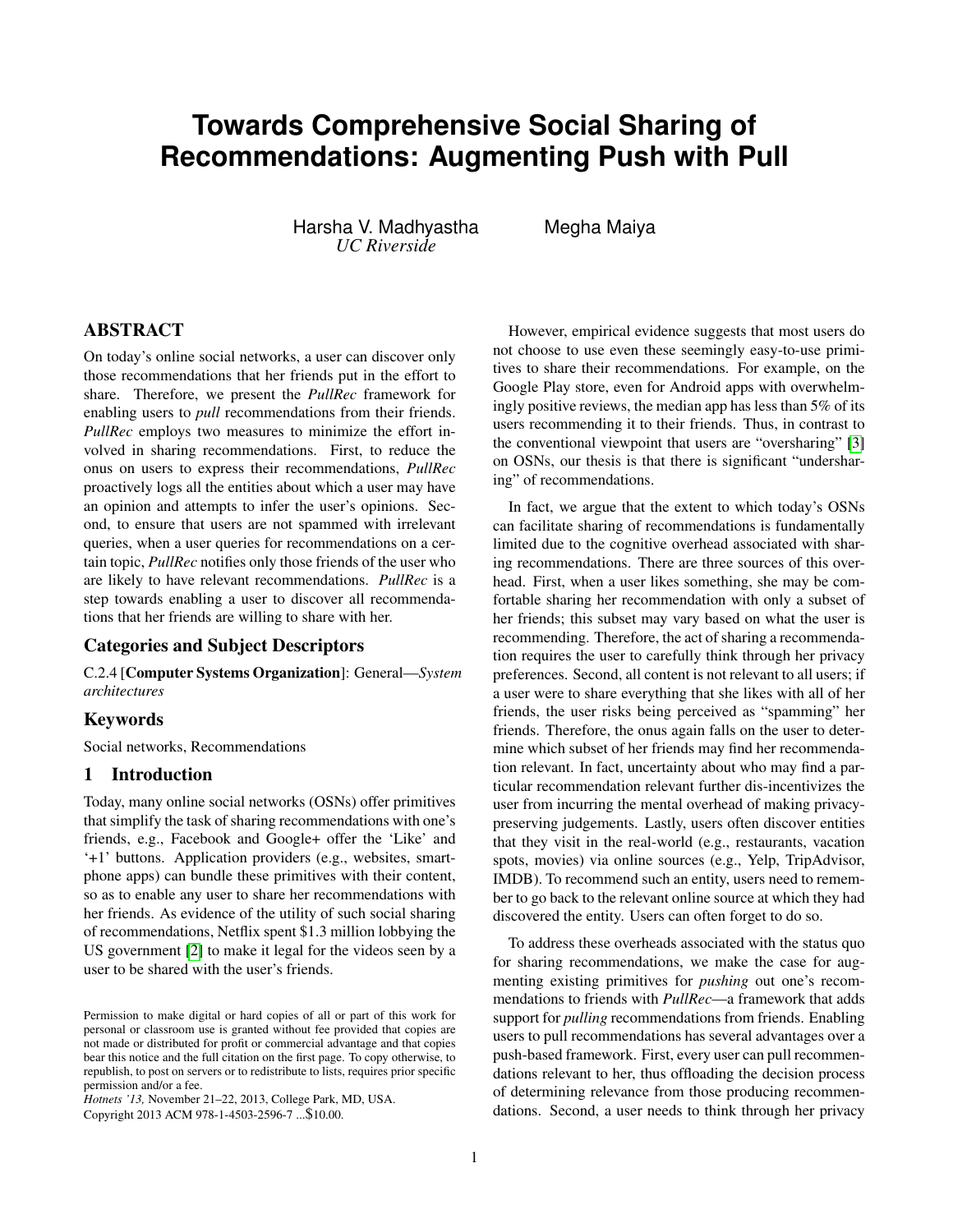preferences for sharing a particular recommendation only when a friend who finds it relevant asks for it. Finally, even if a user likes a particular entity, the user needs to explicitly express her recommendation of that entity only when a friend asks for her opinion about it.

However, development of a pull-based recommendation sharing framework is associated with several inherent challenges. First, to maximize the chances of discovering all relevant recommendations, a user should attempt to pull information from all of her friends. However, notifying all friends whenever a user is seeking recommendations on a certain topic will likely result in query overload; for most queries, only a small fraction of a user's friends are likely to have recommendations relevant to the query. Second, in contrast to users pushing out recommendations to their friends, a pull-based sharing framework introduces delays (when a user issues a query, she needs to wait for her friends to respond) and impacts privacy (a user's query is revealed to her friends) for those seeking recommendations. Finally, when users are required to issue queries to seek recommendations, they can only receive recommendations that they explicitly seek, thus eliminating the serendipitous discovery possible on push-based recommendation sharing platforms.

In this paper, we present a first attempt at designing *Pull-Rec* in a manner that tackles the above challenges. Our design offers several desirable properties: 1) when a user issues a query, *PullRec* notifies only that subset of the user's friends who potentially have an opinion relevant to the query, 2) *PullRec* minimizes the overhead that users incur in responding to friends' queries, and 3) it balances the trade-off between preserving the privacy of users who issue queries and enabling serendipitous discovery of recommendations. To offer these properties, we leverage several recent trends: our increasing reliance on digital sources of information, the widespread adoption of GPS-enabled smartphones, the commoditization of brainwave sensors, and the use of friend aggregation constructs (such as circles on Google+ and friend lists on Facebook) for sharing information on OSNs.

## <span id="page-1-1"></span>2 Motivation

Our call for enabling users to pull recommendations from their friends is motivated by the fact that users often do not share their recommendations on today's OSNs. Here, we highlight the potential causes for this undersharing using data from two OSNs: Twitter and Google+.

Sharing has overheads. Twitter offers two primitives for users to express their endorsement of tweets—Favorite and Retweet. When a user Retweets a tweet, she shares this tweet with all of her followers, whereas when a user Favorites a tweet, only the poster of the tweet is notified of this activity, but not the user's followers.

We analyze the relative use of the Favorite and Retweet primitives on the tweets posted by 100 popular news accounts  $[1]$ . We focus on these accounts because most  $($ 85%) of the tweets that they post include links to web pages.



<span id="page-1-0"></span>Figure 1: Lack of sharing on (a) Twitter and (b) Google+.

Therefore, users are more likely to like a tweet because of the content included at the web page linked from the tweet, rather than the content of the tweet itself. In late June 2013, we crawled all the 260K tweets containing URLs posted during May 2013 by the 100 monitored accounts. We do not consider recently posted tweets so as to discard cases where a user Favorites a tweet as a way of bookmarking the linked web page for later reading and un-Favorites the tweet once she has done so—a common practice on Twitter.

From this dataset of 260K tweets, we consider a subset of "popular" tweets that many users endorse—ones for which the number of Favorites and Retweets sum to greater than 100. For these popular tweets, Figure [1\(](#page-1-0)a) plots the ratio of the number of Favorites to the number of users who endorsed the tweet in the form of either a Favorite or a Retweet. We see that, for 20% of these popular tweets, over 40% of the users who liked the web page associated with the tweet chose not to recommend this to their followers.

While we can only speculate on the reason many users choose to Favorite these tweets instead of Retweeting them, we believe that the cause for this phenomenon is the relative overhead associated with Retweeting as compared to marking a tweet as a Favorite. To Favorite a tweet, a user only needs to decide whether it is acceptable to notify the poster of the tweet. In contrast, when Retweeting, a user needs to weigh the costs of doing so both with regards to protecting his privacy and determining its relevance for his followers.

Users are lazy/forgetful. On the Google Play store for Android apps, the web page for every app includes  $a +1$ button which users can click to recommend the app to their friends on Google+. Users who +1 an app can share this information with any subset of their circles on Google+.

To understand how common it is for users to use the  $+1$ button to share recommendations of apps, we examine the top 60 apps in every app category on Google Play. For each app, we use three sources of information available on the web page for that app: 1) the number of users who have installed the app (Google only presents a range that encompasses the number of installs), 2) the number of users who clicked the +1 button on the app's web page, and 3) the average rating in reviews posted by users. We consider apps with overwhelmingly positive reviews, i.e., average rating of at least 4.5 on a scale of 5. For every app in this subset, we compute both conservative and optimistic estimates—based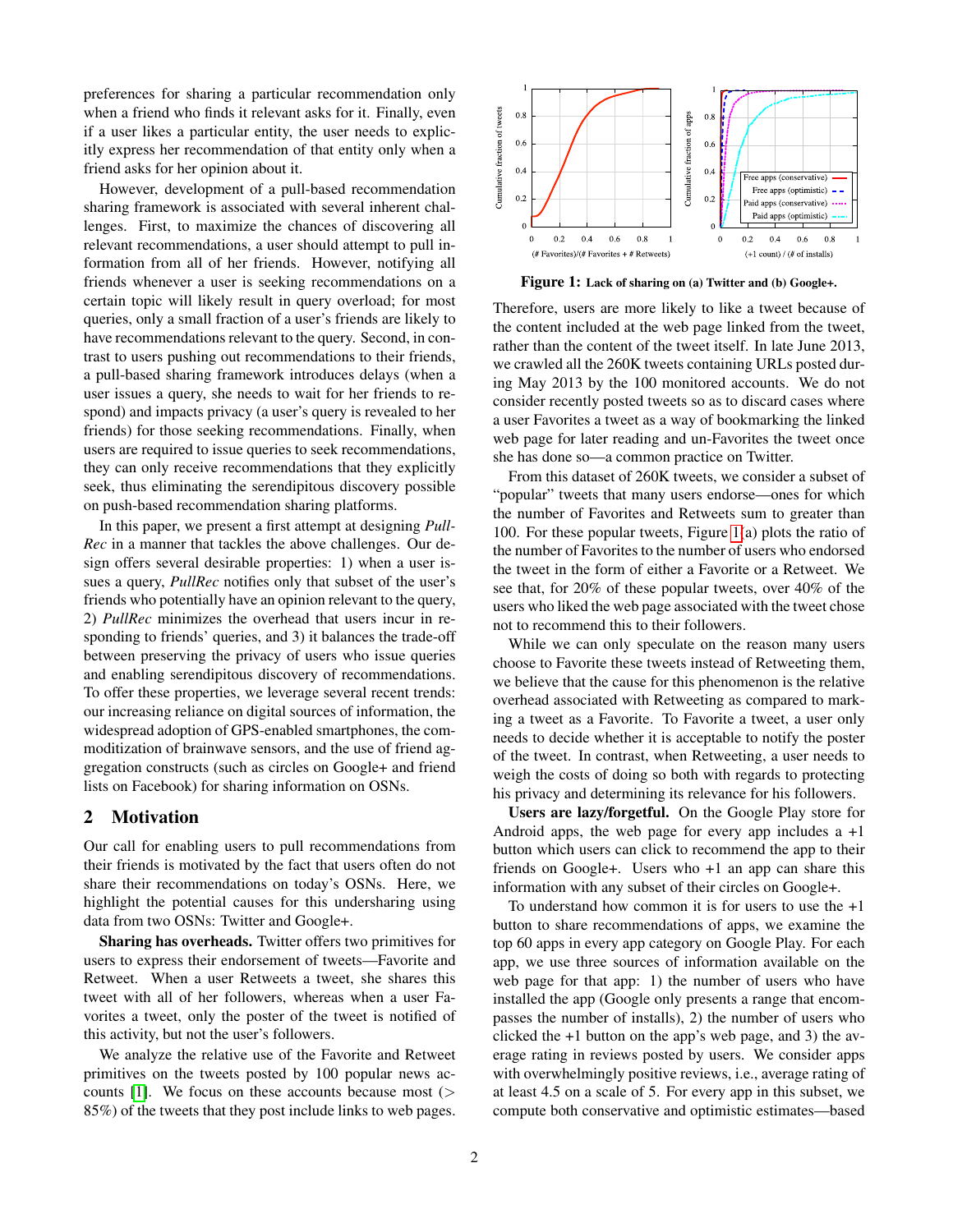on the upper and lower bounds for the number of installs for the fraction of the app's users who recommended it to their friends. Figure [1](#page-1-0) shows that, even based on optimistic estimates, for over 90% of popular free apps, less than 5% of those who installed the app chose to  $+1$  it. Though the fraction of users who click on the +1 button is higher for paid apps, the optimistic estimate shows that less than 20% of users do so for over 70% of apps.

Given that the reviews for all the considered apps are overwhelmingly positive, and since many other apps do have a sizeable fraction of negative reviews, we believe it to be unlikely that all the users who installed one of these popular apps, but did not click +1, did not like the app. Instead, we speculate that the more likely explanation for the disparity between the number of installs and the number of +1s for most of these apps is that a vast majority of users failed to come back to click +1 on the web page for the app after installing and using the app. This is either because these users simply forgot to return to the web page and click  $+1$ , or they were too lazy to do so since it is unclear if any of their friends will find their recommendation relevant.

## 3 Overview of *PullRec*

Shortcomings of existing options. Say a user is seeking a recommendation on a certain topic, e.g., *"a Thai restaurant in San Francisco"* or an *"an article that explains Bitcoin"*. The user's first option is to search through the recommendations previously shared by her friends. However, our results from Section [2](#page-1-1) show that, even if a friend has a relevant recommendation, he may not have shared it due to the effort involved in doing so. Therefore, the next option is for the user to selectively reach out (e.g., via email) to those who the user believes may have recommendations relevant to her needs. In many cases, the user may however not know which subset of friends to contact. For example, the user may not know which of her friends frequent Thai restaurants or which of them have read articles about Bitcoin. Hence, by contacting only a few friends, the user may miss out on relevant recommendations. To maximize the chances of discovering all relevant recommendations, the user must therefore query all of her friends to whom she is comfortable revealing her query, e.g., by posting the query on her OSN profile and sharing this with the appropriate subset of her friends. However, by doing so, not only does the user have to reveal her query even to those friends who have no relevant information to offer, but some of those who have relevant information may not respond [\[13\]](#page-6-3) (due to the overhead of recalling and responding to the user's query).

*PullRec* architecture. Thus, all the options currently available to a user for discovering recommendations fall short of enabling comprehensive sharing, i.e., even if one of the user's friends has a recommendation relevant to the user's needs and the friend is comfortable sharing this recommendation with her, the user may not be able to discover that recommendation. To fix this shortcoming in existing options,



<span id="page-2-0"></span>Figure 2: Overview of *PullRec* architecture.

our proposed *PullRec* framework offers a new primitive for discovering recommendations: it enables a user to pull recommendations from all of the user's friends, but notifies only those who have information relevant to the user's needs.

*PullRec* achieves this goal using the architecture shown in Figure [2.](#page-2-0) First, every user installs client software that continually monitors the user's activities on all of her devices (similar to the quantified self effort [\[14\]](#page-6-4) for monitoring a user's health). This monitoring includes keeping track of the information that the user consumes, the locations that the user visits, and the user's sentiments during these activities. The monitoring software installed on a user's devices transmits the information that it gathers to a Personal Opinion and Activity Repository (*POAR*) that every user maintains in the cloud. To protect users' privacy, only the owner of a *POAR* is privy to all the information that it stores, and none of this information is shared with others without the explicit consent of the owner. This is unlike previous proposals (e.g., [\[12\]](#page-6-5)) which attempt to automatically recommend entities consumed by a user to the user's friends, and have to worry about protecting the user's privacy in doing so.

To enable users to discover recommendations, the OSN presents an interface via which users can query for and view their friends' opinions about items of their interest. When a user queries for her friends' recommendations about a particular topic, the OSN communicates this query to the *POAR* of each of the user's friends. If a friend's *POAR* finds that it has information that is of relevance to the user's query, then that *POAR* notifies its owner in order to seek her permission for sharing this relevant information with the user who issued the query. The *POAR* then shares the relevant information only if its owner consents to the sharing.

Benefits. *PullRec* uses this architecture to offer several desirable properties.

• Automated recommendation inference: Given the inherent laziness and inconsistent memory of users, *PullRec* attempts to automate the inference of a users' recommendations where possible. This reduces the need for users to remember what they would like to recommend and share with their friends.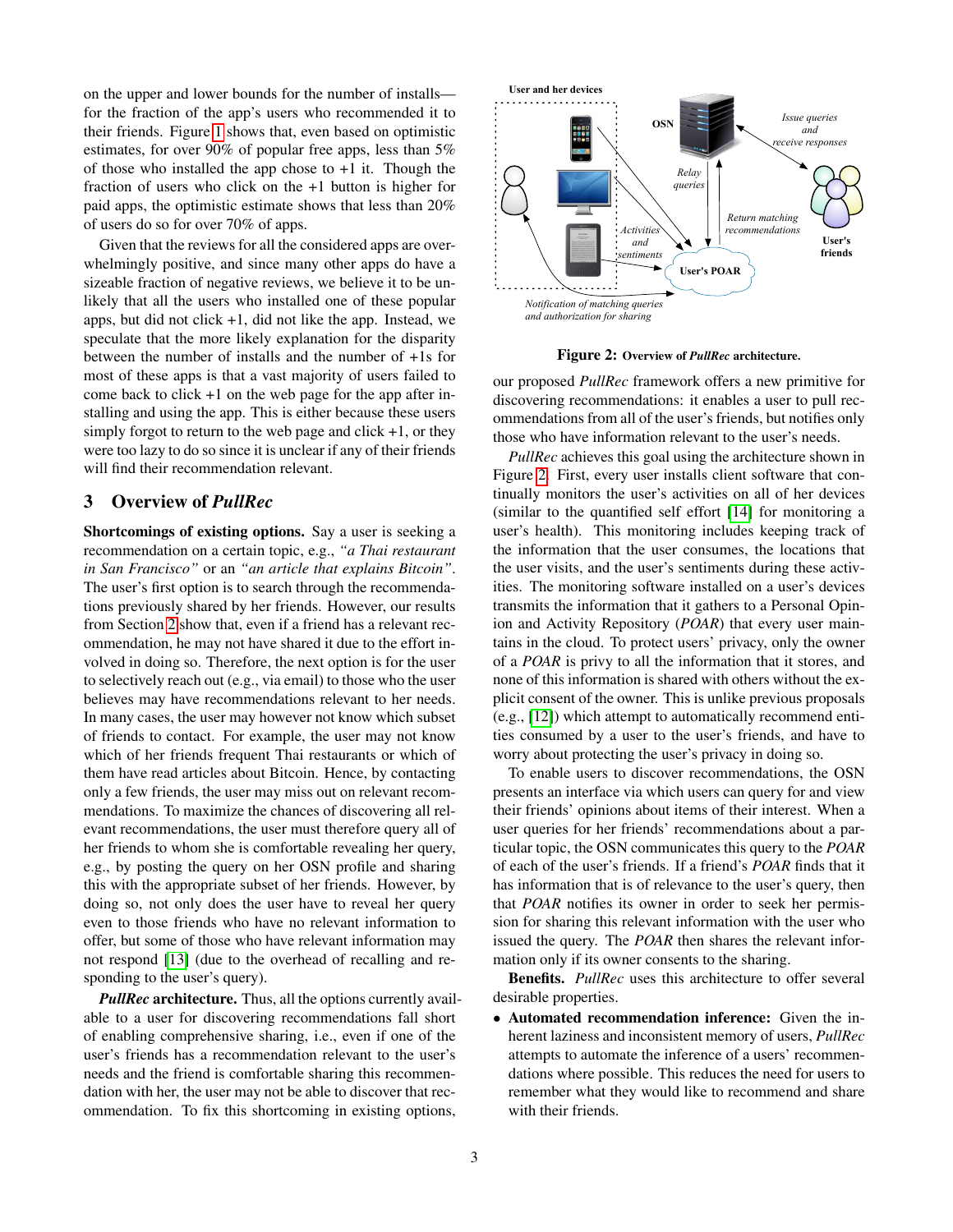- Decoupling expression of opinion and sharing: In current systems, a user's endorsement of a particular entity is tightly coupled with her sharing of this recommendation; when the user expresses her endorsement of an entity, she has to choose whom to share this information with *at that moment*. In contrast, *PullRec* decouples these two functions. *PullRec* lets the user explicitly express her opinion about a particular entity (when it is unable to infer this), and express her privacy preferences for sharing this information at different points in time (only when required).
- Offloading of relevance decisions and fewer privacy decisions: *PullRec* frees users from having to determine relevance when sharing recommendations with their friends, since a friend will only query for recommendations that are relevant to him. Moreover, users are required to make privacy decisions on a particular recommendation only when someone who finds it relevant is requesting it.
- Better privacy/lower spam: When a user has a query, *PullRec* notifies only that subset of the user's friends who may have a relevant recommendation. In contrast to simply notifying a user's query to all of the user's friends, *PullRec* thus offers better privacy for the user (her query is not revealed to friends who have no relevant information) and lower spam for her friends (a user is not inundated with irrelevant queries for which he has no input to offer).

In the next two sections, we describe the challenges associated with the development of the *PullRec* framework that satisfies these properties and present potential solutions.

# 4 Proactive logging of user activity

To enable users to *pull* information from their friends' *POARs*, *PullRec* continually logs two types of information to any user's *POAR*: 1) what entities does the user consume?, and 2) what are the user's opinions about these entities? We next discuss how *PullRec* collects both types of information.

#### 4.1 Logging entities consumed

*PullRec* can potentially infer all entities that a user consumes by recording everything that the user sees and hears, and by applying video and audio processing to this data. However, most users are unlikely to be able to afford the amount of storage and computational resources necessary to store and process data at such scale.

Therefore, to make *PullRec*'s inference of the entities consumed by a user more efficient, we focus on two broad categories of entities—digital entities and real-world entities.

Digital entities include various types of information web pages, applications, songs, videos, e-books, etc.—that a user consumes via electronic devices that she owns, such as laptops, desktops, smartphones, tablets, audio/video players, and e-book readers. Here, we consider all electronic devices that enable both 1) logging of the user's activity, and 2) relaying of the logged activity to the user's *POAR*. Information logged on a device may be relayed either directly over the network to the user's *POAR* (e.g., smartphones and tablets) or indirectly via another device (e.g., information from iPods and Kindles can be transmitted after syncing with the user's laptop/desktop).

The key challenge in logging the digital entities consumed by a user is that, in order to serve queries for recommendations from friends, it is insufficient to merely log the entities that the user consumes. *PullRec* also needs to annotate every entity with appropriate metadata that enables matching the entity with user queries. For example, if a user reads an article on the Web or listens to a song on her iPod, logging only the article's URL or the song's title will be insufficient to serve queries such as *"Do you recommend any article that explains Bitcoin?"* or *"What recent song would you recommend?"*. To match such queries to the entities consumed by a user, the user's *POAR* needs to store the topic of every web page and the fact that what the user listened to was a song.

*PullRec* tackles this challenge in two ways. First, every source of information must be tagged with the type of information consumed from it, e.g., a device such as Kindle is tagged with "books" and an app such as Pandora is tagged with "songs". Once a particular information source is tagged, this metadata can be reused across all users. Second, *PullRec* leverages the descriptive metadata that content producers bundle with their content. For example, many web pages embed metadata into their HTML for the benefit of web crawlers (so that they know how to categorize the web page) and OSNs (so that they know what information, in addition to the web page's URL, to share with the user's friends when she clicks Like  $[4]$  or  $+1$   $[6]$  on the page). This metadata typically conforms to a well-defined schema (e.g., the schemas published at <http://schema.org>) that has been standardized by major search engines.

Real-world entities include places that the user visits in the real-world. Unlike digital entities, the primary challenge in this case is in even identifying the entities that the user consumes. To serve a friend's request for restaurant recommendations, how can *PullRec* identify the restaurants that a user has visited?

To identify the real-world entities visited by a user, *Pull-Rec* leverages the increasing ubiquity of GPS-enabled smartphones. The *PullRec* client installed on a user's smartphone can use the GPS on the device to continually track the user's location. Smartphone apps such as Google Now are evidence that this location tracking can be performed in an energy-efficient manner. Given a stream of (latitude, longitude) coordinates for a user, *PullRec* can map these locations to real-world entities by using, for example, Google's reverse geocoding API [\[8\]](#page-6-8).

#### 4.2 Inferring user opinions

As a user's activities are logged to her *POAR*, all the entities consumed by the user cannot simply be shared with all of the user's friends (e.g., as the recommendation system on webservices such as Amazon do). A user may not be in approval of many of these entities, and hence, a user's consumption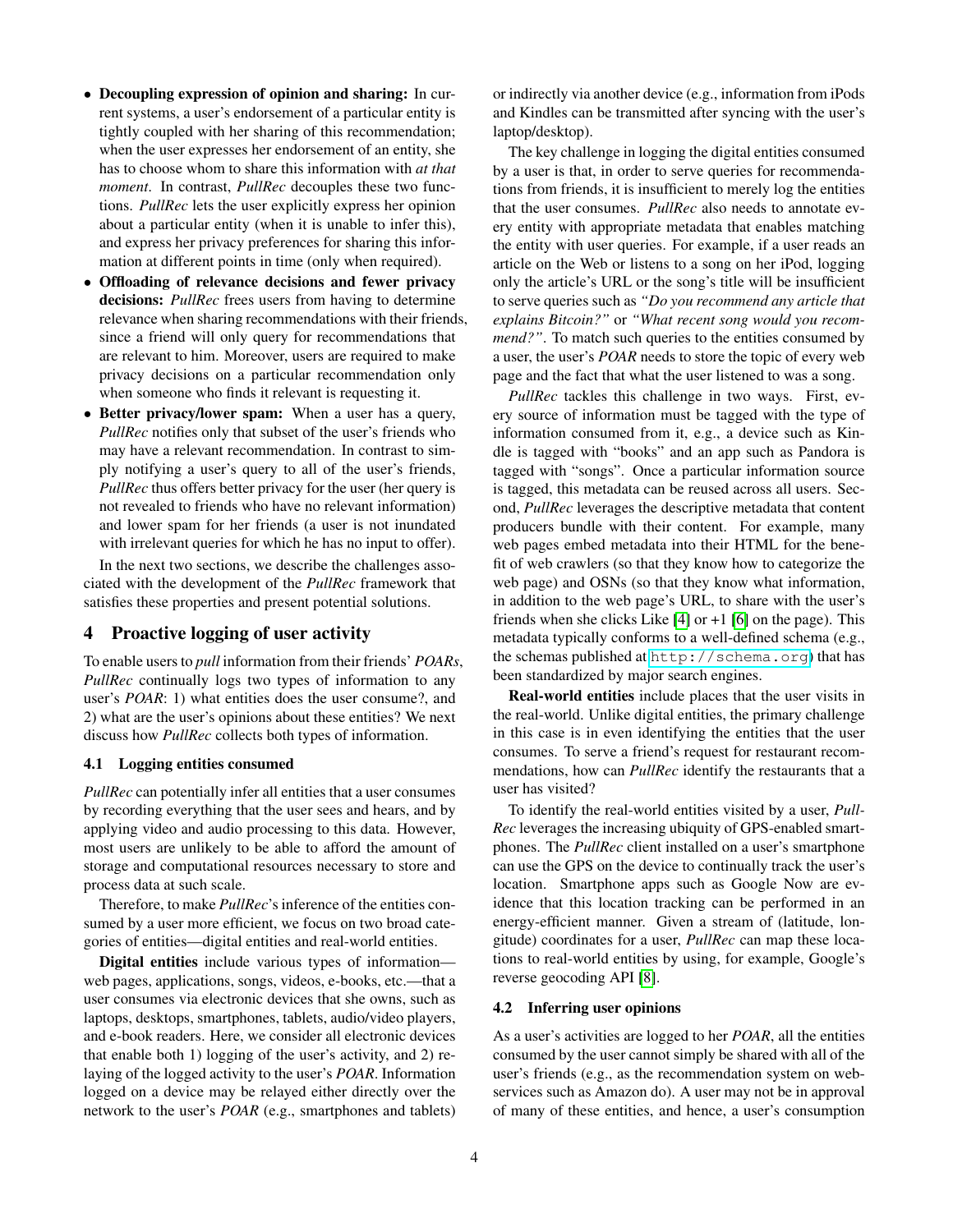of an entity cannot be assumed to indicate the user's recommendation. Moreover, a user may wish to keep many of her consumption activities private, and not share them with some or all of her friends.

Therefore, *PullRec* keeps all the information stored in a user's *POAR* as private to the user and requires her friends to issues queries to access information of relevance to them. When one of the user's friends issues a query, *PullRec* can determine if the user may have relevant recommendations based on the information logged in the user's *POAR* about the entities that she has consumed.

However, once *PullRec* identifies the entities matching a friend's query, it cannot simply ask the user which of those entities she would like to recommend. Since the user had consumed the matching entities at an earlier point in time, some effort may be required on her part to recall her opinion when she is asked for it. The greater the effort required from a user to respond to a query, the lesser the chances of the user responding.

Hence, *PullRec* strives to log a user's opinion about entities *as she is consuming them*, rather than asking her opinion when her response is required to serve a friend's query. *Pull-Rec* combines three techniques for doing so.

Inferring likes from repeated activity. Since *PullRec* continually monitors a user's activities, it can infer that the user likes a particular entity if she consumes it repeatedly. For example, in the case of digital entities, *PullRec* can infer that the user likes a particular song if she repeatedly listens to it. In the case of real-world entities, *PullRec* can similarly infer that the user likes a particular restaurant if she frequents the place several times.

Inferring opinions from user sentiment. However, a user may also wish to recommend many entities that she consumes only once, e.g., a book that she read or a restaurant that she visited while on vacation. In these cases, we envision that *PullRec* can infer the user's opinion about a particular entity she consumes by monitoring the user's brainwaves while she is consuming the entity [\[11,](#page-6-9) [9\]](#page-6-10). Commodity brainwave sensors cost as little as \$100 now, e.g., Neurosky's MindWave [\[7\]](#page-6-11). If wearable technologies such as Google Glass gain widespread adoption in the future, brainwave sensors can be bundled with these devices without significantly inflating the cost of these devices.

Decoupling recommendation from sharing. The above two techniques may however not suffice to infer the user's opinion in all cases; *PullRec* may not be able to infer the user's opinion about an entity that the user consumes only once either due to the absence of brainwave sensors or because analysis of the user's brainwaves may be inconclusive. Therefore, *PullRec* also allows for the user to explicitly express her opinion about any entity that she consumes. However, unlike existing primitives such as the Like and +1 buttons, *PullRec* decouples the user's expression of her recommendation of an entity from her selection of with whom she would like to share this recommendation. *PullRec* presents the user with an interface whereby the user can express her endorsement of the entity that she is currently consuming. When the user uses this interface to endorse a particular entity, this information is merely logged to the user's *POAR*; sharing decisions are deferred for later.

## 5 Dissemination of recommendations

All the information about a user's activity and inferred opinions that is logged by *PullRec* cannot simply be shared with all of the user's friends. This is likely to not only violate the user's privacy, but will also end up spamming the user's friends with irrelevant information. Facebook's failed experiment with frictionless sharing [\[5\]](#page-6-12) is evidence of this. Therefore, *PullRec* instead enables any user to issue queries for entities about which they seek their friends' opinions. Here, we discuss how queries are processed in *PullRec*.

#### 5.1 Query processing

Queries to *PullRec* are represented in the form of a threetuple *(entity-type, topic, [location])*. The *entity-type* parameter specifies the type of entity for which the user is seeking recommendations, e.g., song, book, restaurant. The *topic* and *location* parameters serve as criteria that limit the subset of entities of interest. The *topic* argument is represented with a set of keywords, whereas the optional *location* argument is used as an additional criterion for real-world entities.

While processing any query from a user *Alice*, three properties need to be satisfied. First, to protect the privacy of Alice's friends, if any of them have any information that is of relevance to Alice's query, *PullRec* should share that information with Alice only if authorized by that friend. Second, unless a user authorizes the sharing of her opinion about a particular entity with Alice, neither Alice nor the OSN should be able to determine whether that user has *any* information that is relevant to Alice's query. Finally, to protect Alice's privacy and to ensure that *PullRec* does not spam her friends with irrelevant queries, we need to ensure that, in response to Alice's query, only those friends of Alice are prompted who have information relevant to Alice's query.

To satisfy these properties, *PullRec* follows the following sequence of steps to serve a query issued by any user *Alice*. First, the OSN transmits Alice's query to the *POAR* of each of her friends. Along with the query, the OSN sends along an OAuth token that lets Alice's friends' *POARs* verify that the query is indeed from Alice; this helps a user's *POAR* ensure that its resources are utilized only for processing queries issued by the user's friends.

Second, at any friend's *POAR*, Alice's query is matched against the information logged by *PullRec* for that user. If a user's *POAR* finds that it has no information that is of relevance to Alice's query, then it does not respond to the OSN. If the user's *POAR* does indicate that its owner "consumed" an entity relevant to the query, two cases arise. On one hand, the user's *POAR* may have been able to successfully infer the user's opinion about the matching entity (e.g., when a user repeatedly visits the same restaurant or when the user's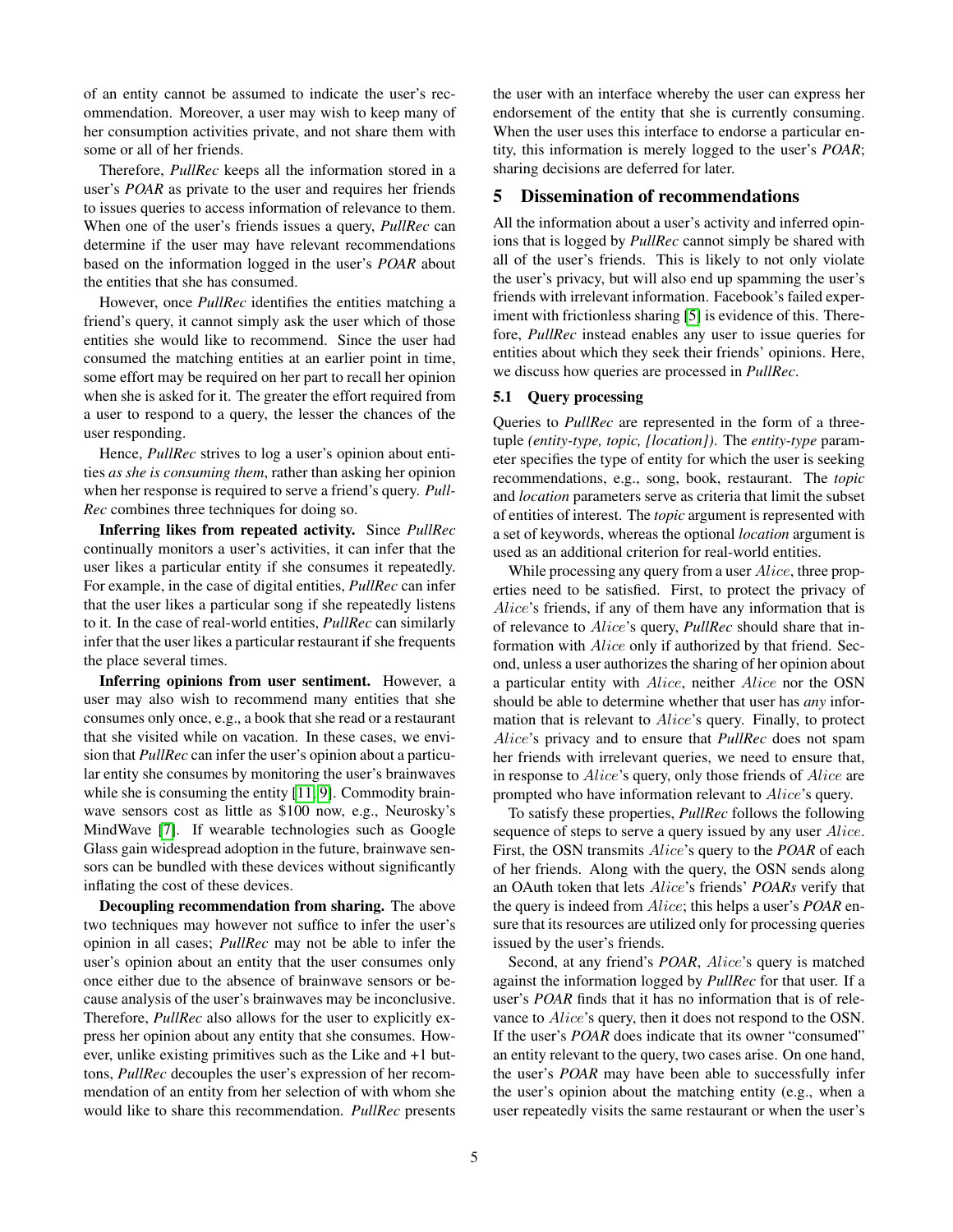brainwaves consistently reflect a positive sentiment when reading a particular article). If so, the user's *POAR* prompts him to check if he approves sharing this opinion with *Alice*. If authorized by the user, his *POAR* sends the relevant information to the OSN, which in return relays it to Alice.

On the other hand, in the case where a user's *POAR* is unable to infer the user's opinion about the matching entity, the *POAR* can notify the user about the matching entity and ask him to both express his opinion and his privacy preference (i.e., whether he is okay sharing this particular opinion with Alice). The user is required to put in more effort in this case because he needs to explicitly express his opinion. Therefore, to reduce overhead, a user can optionally configure his *POAR* to not prompt him in the latter case (i.e., when the user's *POAR* is unable to infer his opinion).

When a user's *POAR* finds information that is relevant to a user's query, it is important that the *POAR* send a notification to the user via a channel that is outside the purview of the OSN, e.g., via email or SMS. This is necessary to ensure that, when the OSN receives no reply from a user's *POAR* in response to a query, the OSN cannot determine whether that *POAR* contained any information relevant to the query.

#### 5.2 Privacy-preserving enhancements

Two limitations remain in our recommendation sharing framework as described above. First, when a user's opinion is shared with her friend, *PullRec* reveals her friend's query to the user. This hurts the privacy of opinion seekers in comparison with existing *push*-based recommendation sharing platforms, wherein once a user shares her opinion with her friends, she is typically unaware which of them finds her opinion to be of interest. Second, push-based opinion sharing offers the possibility of a user serendipitously discovering a recommendation that she was not explicitly seeking. *PullRec*'s query-based sharing eliminates such information discovery.

To address these limitations, we rely on the fact that information sharing on most OSNs often happens at the granularity of *groups of friends*, rather than at the granularity of individual users. For example, users on Google+ share information with "circles" of friends, and Facebook users share using "friend lists". The effectiveness of these platforms indicate that users can and do express their privacy preferences at the granularity of groups of friends.

We leverage this information to modify recommendation sharing in *PullRec* as follows. First, when the OSN relays a user Alice's query to the *POAR* of one of her friends, Bob, the OSN can include an OAuth token corresponding to that circle/friend list created by Bob which includes Alice; this is instead of including an OAuth token for Alice as previously discussed. Thus, the OSN effectively anonymizes Alice's query to an extent, because Bob may be unable to determine which of his friends in the specified circle issued the query. Note that this privacy is not perfect since Bob may be able

to infer the query as being from Alice based on the contents of the query and other contextual information.

Second, if Bob authorizes the sharing of his opinion with the circle associated with the query, the OSN can not only divulge Bob's opinion to Alice but can also do so with other friends of Bob who are in that circle. Thus, other friends of Bob who are in the same circle as Alice potentially benefit by discovering Bob's recommendation for an entity, about which they perhaps were not actively seeking an opinion. The OSN can avoid spamming *Bob*'s friends by sharing this recommendation with those users who may find the information relevant; today, most OSNs have developed algorithms to infer their user's interests (e.g., Facebook's algorithm for determining what to show in a user's news feed).

#### 6 Discussion

Incentive model. *PullRec*'s architecture requires every user to install monitoring software on her client devices and to pay for hosting a repository of all of the user's activities and opinions in the cloud. However, in return for the effort and cost borne by the user, she receives no benefit. The information stored in a user's *POAR* is beneficial only for the user's friends. Therefore, to offer users an incentive to opt in to *PullRec*, either a tit-for-tat incentive model will be necessary (wherein a user's *POAR* will respond to a friend's query only if that friend has opted in to *PullRec*), or the user must be able to derive some benefit from the information logged in her *POAR* (e.g., to serve her own queries [\[10\]](#page-6-13)).

Aiding law enforcement. A user's *POAR* contains a significant amount of private information about the user, much of which is stored only ephemerally on the user's machine today or stored across several disparate providers. Thus, a user's *POAR* presents law enforcement with a rich log of a user's history. In our architecture of *PullRec*, information stored in a user's *POAR* is not accessible to anyone but the user without the user's explicit consent. However, the legal implications will need to be explored as to whether a user can resist law enforcement's request for information from her *POAR*.

#### 7 Conclusions

Recommendation sharing between social contacts is an important utility that we are increasingly coming to rely upon. However, existing mechanisms for sharing recommendations impose significant overheads. Due to these overheads, we find that many users simply choose to not share entities (e.g., URLs and apps) that they like. We propose the *PullRec* framework to ensure that whenever a user is seeking a recommendation on a particular topic, she should be able to obtain one from a friend who has and is willing to share a relevant recommendation with the user. By carefully combining what information about a user is proactively logged and how this information is used to serve queries, *PullRec* moves us closer to comprehensive social sharing of recommendations.